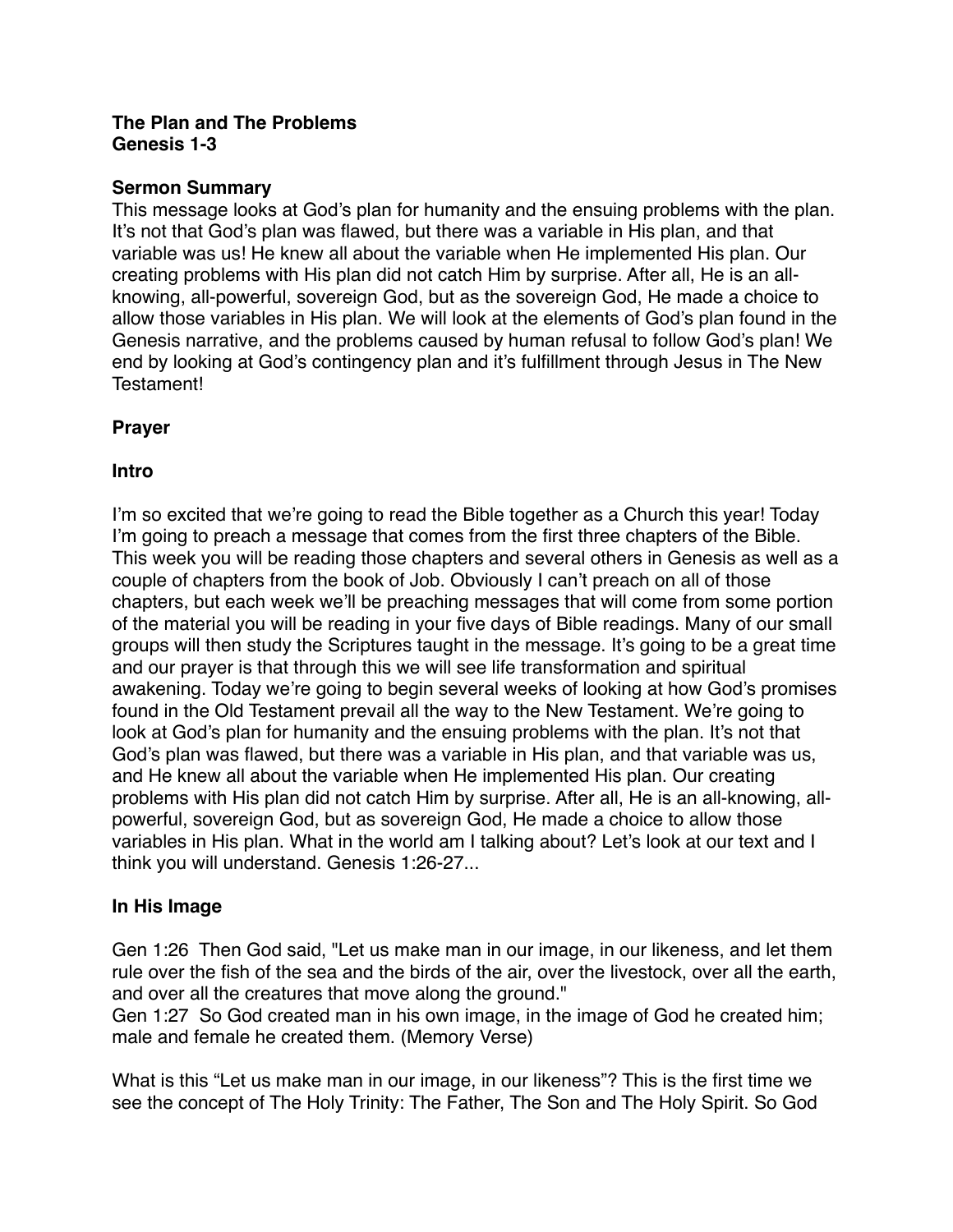created man in his own image, male and female. What does this mean? Does this mean we look like God physically? No! It means, like God, we have been given a will, a personality, a choice. According to Genesis we were made on the same day as the higher animals, but we are different from them in the fact that we are not governed by instinct, but by the ability to think, to reason and to make choices. Being created in the very image of God allows us the privilege of fellowship with God unlike any other of the creatures God created. I don't have time to delve deeply into the issue of creation versus evolution this morning, but I want to say this: The Bible doesn't tell us exactly how God created the world and the life that resides on earth. I don't believe evolution is the way God did it because the fossil data and other supporting evidence is simply not there. Evolution is still a theory and is based on extrapolations Charles Darwin and subsequent scientific philosophers have surmised. I say scientific philosophers because there is a lot of conjecture, speculation, theorizing, and hypothesizing going on in the scientific community when it comes to how life as we know it came to be. The fact that species adapt and change is indisputable, but Darwinian Evolution is not indisputable. Let me just say this, if they could ever prove that evolution, as it is being taught today, is a fact, then I could prove to you that there is a God! Why? Because there is no way the millions and billions of minute changes and upgrades that would have had to have happened over millions of years wouldn't stand a chance of working without the guidance of a Divine intelligence making sure every step happened with absolute precision. So the bottom line for me is this: Creation was a supernatural act of God rather than a natural happenstance that just accidentally worked! In fact, scientific study would be impossible if everything were based on happenstance. Dr. Elton Trueblood, put it this way…

"It is important to realize that this entire scientific enterprise would be impossible if the actions of the various constituents of the universe which we study were arbitrary. Only upon the supposition that the natural world is fundamentally orderly is science possible at all."

In other words, while nature is ever changing, there are certain laws of nature that do not change and have been in place since the beginning.

Now that I've opened that can of worms, let me just say this. Your salvation does not depend upon your scientific views on how God created the earth! Salvation depends upon your acceptance of what Jesus did on the Old Rugged Cross, and we're going to discover some amazing things about that in just a minute. Remember I said that mankind was created on the same day as the other higher animals? What sets us apart and different? What caused us to be made in the image of God?

#### **The Breath of Life**

Gen 2:7 the LORD God formed the man from the dust of the ground and breathed into his nostrils the breath of life, and the man became a living being.

H.H. Rowley, wrote this in his work, "Rediscovery of the Old Testament"...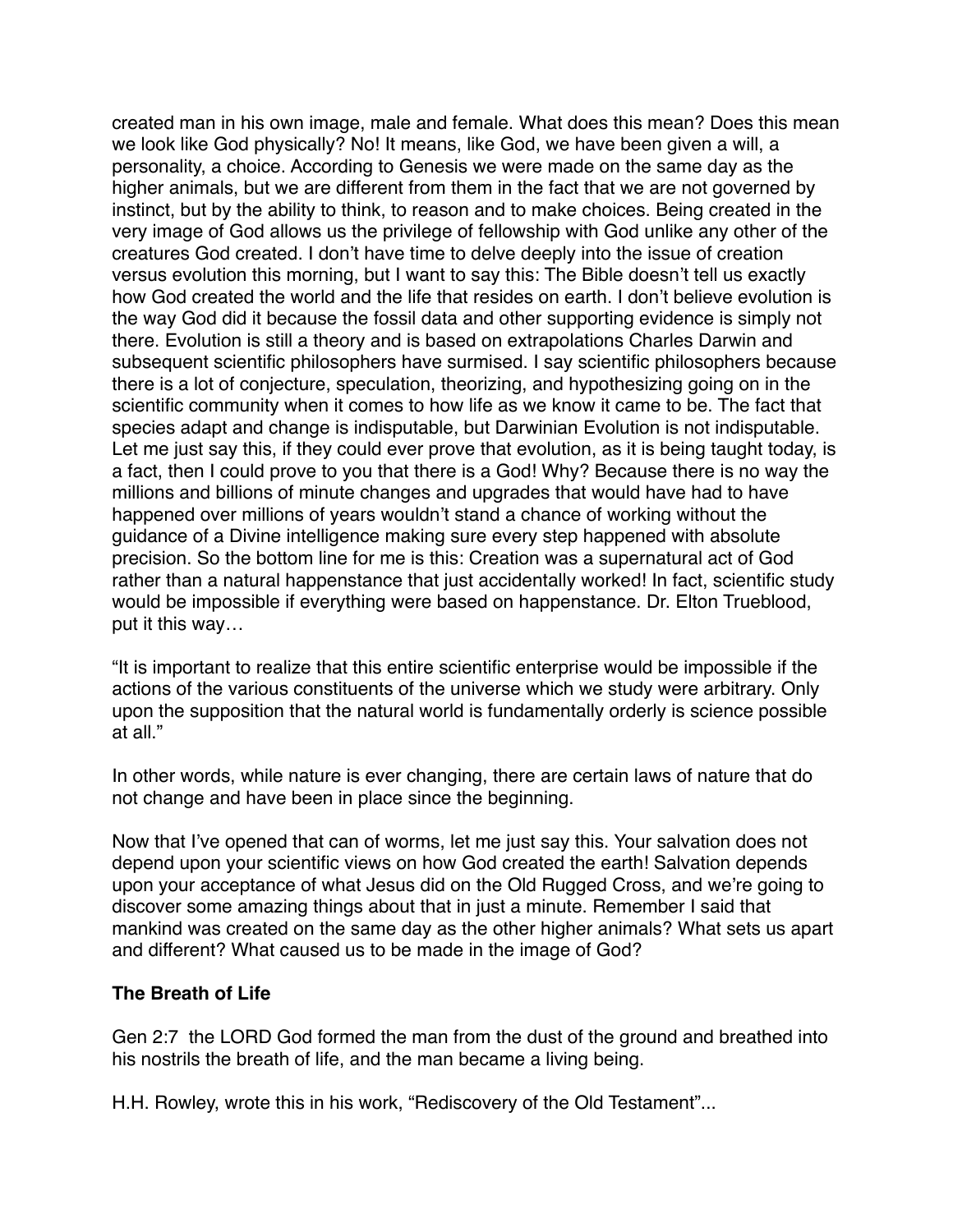"In his spiritual attainment man is quite other than God; but in that he is a spiritual being, capable of fellowship with God, and capable of reflecting something of the character of God, he has a measure of affinity with God. And this measure of affinity is God's gift to man in the act of his creation, and not something that man has achieved for himself."

In other words, we are not little gods, but we are spiritual beings whom God created in order to have fellowship with, and to bless, and to love, and to cherish! But by creating us in His image, He gave us a soul, a spirit, a will, and a choice. I believe this was one of the most difficult choices God ever made, for He knew if He made us in His image, thereby giving us a mind of our own, we might very well choose poorly. If we chose poorly, it would bring consequences for us and for God! You will see what I'm talking about as we continue...

#### **The Garden**

Gen 2:8 Now the LORD God had planted a garden in the east, in Eden; and there he put the man he had formed.

So God creates this paradise for Adam and Eve. It was His original plan for humanity to live in happiness and joy. This doesn't mean before the fall of man that Adam just sat around and did nothing all day. He was tasked with being in charge of creation. But it was a joyous occupation. It didn't become a pain and toilsome labor until later. As we read on we'll discover more of the details concerning God's plan.

## **The Trees**

Gen 2:9 And the LORD God made all kinds of trees grow out of the ground--trees that were pleasing to the eye and good for food. In the middle of the garden were the tree of life and the tree of the knowledge of good and evil.

God not only put Adam and Eve in a beautiful garden, but it was a garden complete with everything they needed for life! It had trees for food, a tree of life, and one tree called the tree of the knowledge of good and evil. More on this tree in just a minute, but I want to say I believe the very act of creation was an act of giving by God! He had so much love to give, and so many blessings to bestow, and no one to share these things with. So God created us so He could love us and bless us! God's motivation for creation was pure from the very beginning! I love what the twenty-four elders had to say in the Book of Revelation…

Rev 4:11 "You are worthy, our Lord and God, to receive glory and honor and power, for you created all things, and by your will they were created and have their being."

God thought of everything in His plan for creation. He knew there would need to be a source of water so He Created...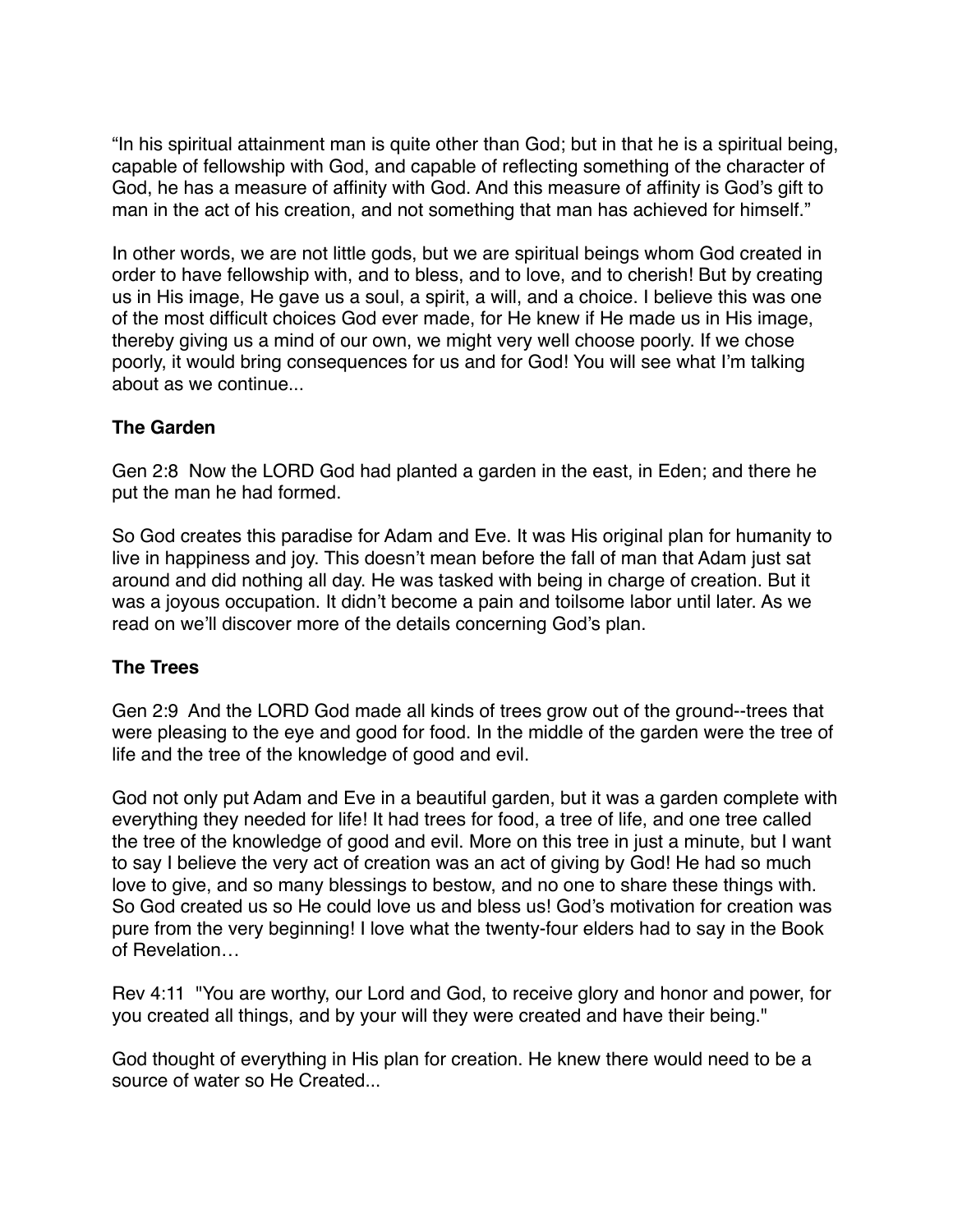#### **The River**

Gen 2:10 A river watering the garden flowed from Eden; from there it was separated into four headwaters.

I love the way the Psalmist talked about the provision of God…

Psa 65:9 You care for the land and water it; you enrich it abundantly. The streams of God are filled with water to provide the people with grain, for so you have ordained it. So God had a plan! He created humankind in His image and breathed into them the breath of life. He placed Adam and Eve in the Garden of Eden, a paradise with all the provisions they would ever need to live. Trees bearing fruit, and rivers to provide water for life. But once again, the plan to create humans in His image carried with it a risk because of

## **The Choice**

Gen 2:15 The LORD God took the man and put him in the Garden of Eden to work it and take care of it.

Gen 2:16 And the LORD God commanded the man, "You are free to eat from any tree in the garden;

Gen 2:17 but you must not eat from the tree of the knowledge of good and evil, for when you eat of it you will surely die."

Notice, God didn't say, "If you eat of the tree I'll get mad and kill you!" He said "you will surely die." God was not being mean or bad to Adam and Eve, He was being honest and like any good parent, He was letting them know of the dangers that were inherent in certain behaviors. Years ago I was canoeing down the Bogue Chito River with a musician friend of mine. We pulled out on a sandbar to eat our lunch. He asked my why God had put the tree of the knowledge of good and evil in the garden. He said it seemed like God was tempting Adam and Eve to do bad. I told him the tree represented the choice Adam and Eve had in their relationship with God. I asked my friend if he would be okay if his girlfriend turned out to be a robot programmed to tell him everything he wanted to hear, but she had no real heart or mind to make a choice. He said that would be terrible! I told him, God's not weird and he wouldn't want people who were pre-programed to say the right things and sing the right songs to Him. That wouldn't be loving God or worshiping God, it would just be weird. I asked him how his girlfriend would feel if he kidnapped her and took her to some other country and she was forced to marry him. He said I would never do that, but that would be terrible. I said, God won't force His love on us either. He's not that kind of God.

Sometimes we want God to use His power and authority and instantly, immediately make everything right. Just don't give people a choice. Make them do the right thing! But in order to do this, God would have to crush the human spirit, the human will. He would have to destroy human freedom. He would have to give up the whole reason He created humankind. He would have to give up the possibility of a beautiful, meaningful relationship with the creatures He created in His own image, the ones He caused to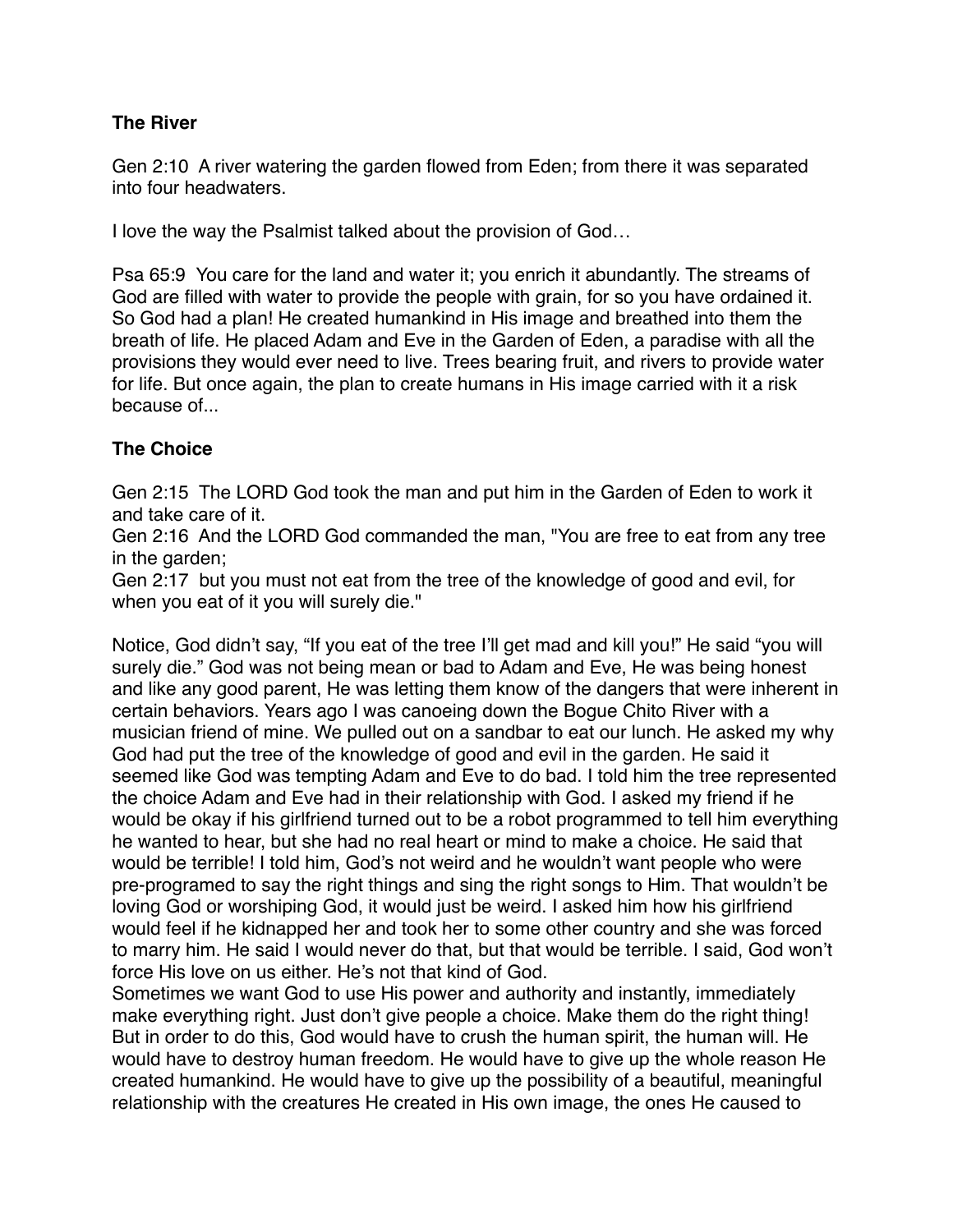become living spirits by breathing into their nostrils the breath of life. He would have to take away their uniqueness and cause them to become mere animals of instinct. That's simply not something God was willing to do! Jesus alluded to this when He described His rejection by those at Jerusalem…

Luke 13:34 "O Jerusalem, Jerusalem, you who kill the prophets and stone those sent to you, how often I have longed to gather your children together, as a hen gathers her chicks under her wings, but you were not willing!

Today, that scene is repeated time and time again. Jesus will not force anyone to submit to His will, His love, His ways. Some people consistently resist allowing Jesus to be a part of their life, and you know what, if that's the way you want it, He will not disrespect your space, but it saddens His heart. He knows the struggles you're facing and wants to help, but it's not His choice, it's yours.

Sometimes the problem is who we are listening to...

## **The Lie**

Gen 3:1 Now the serpent was more crafty than any of the wild animals the LORD God had made. He said to the woman, "Did God really say, 'You must not eat from any tree in the garden'?"

Gen 3:2 The woman said to the serpent, "We may eat fruit from the trees in the garden, Gen 3:3 but God did say, 'You must not eat fruit from the tree that is in the middle of the garden, and you must not touch it, or you will die.'"

Gen 3:4 "You will not surely die," the serpent said to the woman.

Did you know Satan is still up to his old tricks? He's still trying to convince people that God has it in for them, that He has lied to them, and doesn't really have their best interest at heart! You've heard of New Age Philosophies? New Age Philosophies are nothing more than old lies in a new age! Satan tells Eve that God had lied to her and the consequences for disregarding God's warning would not really result in her death! "You will not surely die!" Satan then steps up his attack with...

## **The Temptation**

Gen 3:5 "For God knows that when you eat of it your eyes will be opened, and you will be like God, knowing good and evil."

Satan appeals to Eve's human pride! Pride seems to be our Achilles heel. How many lives have been destroyed by pride? How many marriages have been torn apart by pride? How many people have refused God's love and help because of pride? The root of almost every form of temptation somehow comes down to pride! We think we know better than God! We think sin will make us truly happy and in our pride we want what we want more than we want what is right, what is good for others, or what is God's will! And here's the root problem with pride...

## **The Trust Issue**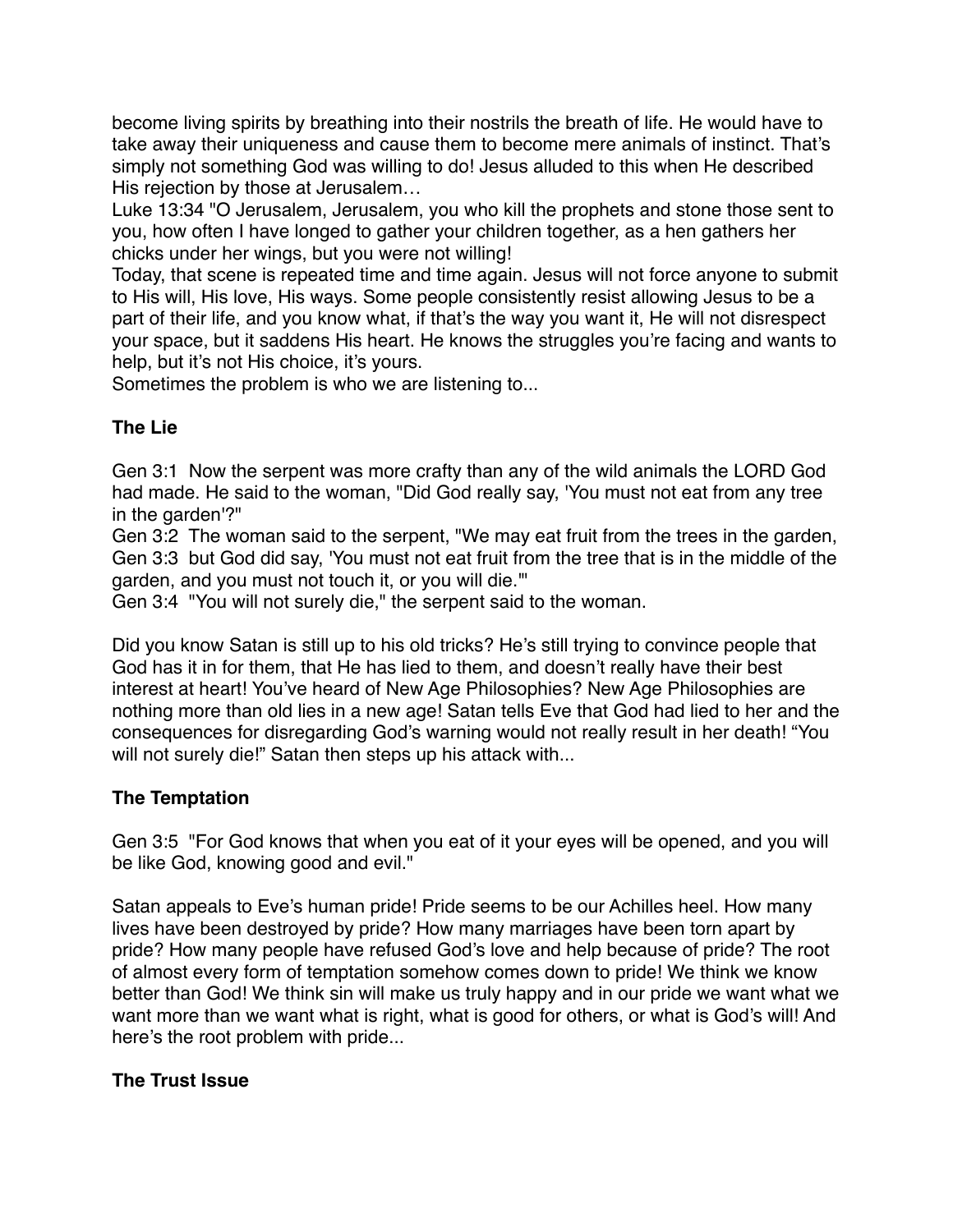Gen 3:6 When the woman saw that the fruit of the tree was good for food and pleasing to the eye, and also desirable for gaining wisdom, she took some and ate it…

Eve could choose to trust God and His heart and love for her, or she could decide not to trust Him and break the relationship. You see all good relationships are based on trust. You can love someone, but if you can't trust them, the relationship will not be so great! Satan attacked the relationship God had with Adam and Eve by planting seeds of distrust! Has Satan ever done that to you with your relationship with God? It's like Satan whispers in your ear, when you're having a bad day..."What's God doing, are you going to keep trusting a God who would allow difficulty and tragedy to be a part of your life? If God really cared about you He wouldn't let you go through something like this! He doesn't really love you, He just doesn't want you to have fun and enjoy life, come on I'll show you a good time! Trust me, I would never lead you wrong!" Satan convinced Eve and she ate the fruit, and boy have we loved to give women a hard time about this, but the next part of verse 6 is very telling as it speaks of...

# **The Lack of Leadership**

Gen 3:6 ...She also gave some to her husband, who was with her, and he ate it.

Wait a minute! Adam what were you thinking? Have you ever heard about this thing called "Kingdom Man?" Where's your leadership of the family? It says Adam was with her! Why didn't he intervene and speak up? Eve might have reconsidered, and walked away, but Adam was silent. Not only was he silent when she offered him some, he ate it! Now they both realized they had done wrong and there was...

## **The Attempted Cover Up**

Gen 3:7 Then the eyes of both of them were opened, and they realized they were naked; so they sewed fig leaves together and made coverings for themselves. Gen 3:8 Then the man and his wife heard the sound of the LORD God as he was walking in the garden in the cool of the day, and they hid from the LORD God among the trees of the garden.

Ever try covering up your sin only for it to be discovered at some point? Ever tried hiding from God? Some people think if they only stay home from church, God won't really know what they're up to! But here's the deal, you can't cover up sin or hide from God! He knows what you've done and He knows where you live. So at some point there's going to be...

## **The Confrontation**

Gen 3:9 But the LORD God called to the man, "Where are you?" Gen 3:10 He answered, "I heard you in the garden, and I was afraid because I was naked; so I hid."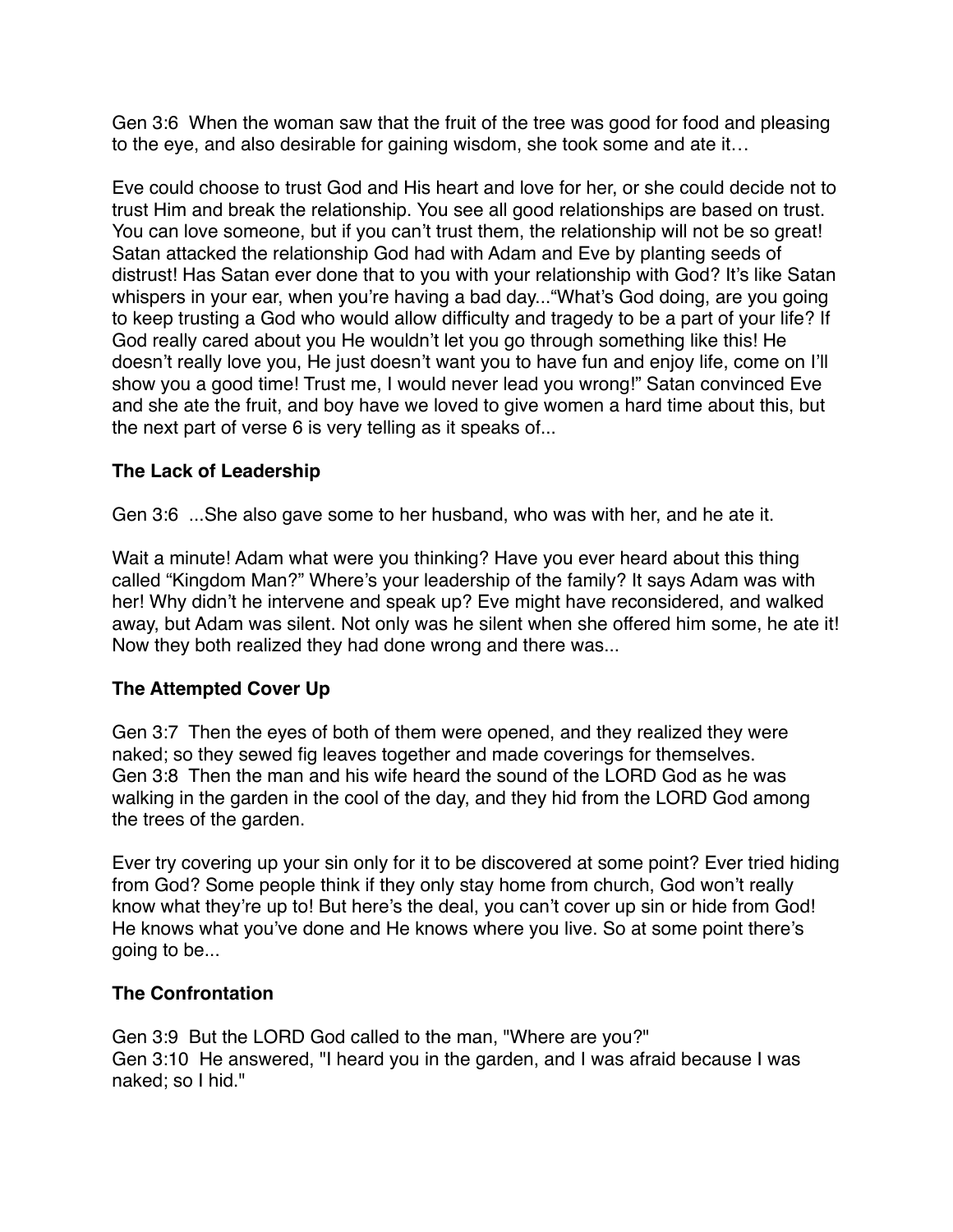Gen 3:11 And he said, "Who told you that you were naked? Have you eaten from the tree that I commanded you not to eat from?"

What does that confrontation look like now? It's called the conviction of the Holy Spirit, and let me say this: The Holy Spirit doesn't put conviction on you to make you feel bad, He puts conviction on you to try and pull you away from sin. Why? Because He knows what sin can do! He knows how sin destroys and robs you of your peace and separates you from fellowshipping with God! But many times we are more concerned with...

# **The Blame Game**

Gen 3:12 The man said, "The woman you put here with me--she gave me some fruit from the tree, and I ate it."

Gen 3:13 Then the LORD God said to the woman, "What is this you have done?" The woman said, "The serpent deceived me, and I ate."

So many times I've wondered why when we do something wrong we feel this need to justify what we've done or we want to blame somebody else? Why can't we just man up, or for the ladies, just step up and admit you've messed up and need some grace and mercy. Grace is when we get what we don't deserve, like forgiveness, and mercy is when we don't get what we deserve, like eternal separation from God and instead get eternal life in glory! We can be forgiven for our sin, but sin has consequences and that's...

# **The Immediate Cost**

Gen 3:16 To the woman he said, "I will greatly increase your pains in childbearing; with pain you will give birth to children. Your desire will be for your husband, and he will rule over you."

Gen 3:17 To Adam he said, "Because you listened to your wife and ate from the tree about which I commanded you, 'You must not eat of it,' "Cursed is the ground because of you; through painful toil you will eat of it all the days of your life.

Gen 3:18 It will produce thorns and thistles for you, and you will eat the plants of the field.

Gen 3:19 By the sweat of your brow you will eat your food until you return to the ground, since from it you were taken; for dust you are and to dust you will return."

So sin has temporal and eternal consequences! But the astounding truth is that God's love was so deep and powerful, and determined, He had a contingency worked into His plan for the problems that would arise from humanity's bad choices...

# **The Ultimate Cost**

Gen 3:21 The LORD God made garments of skin for Adam and his wife and clothed them.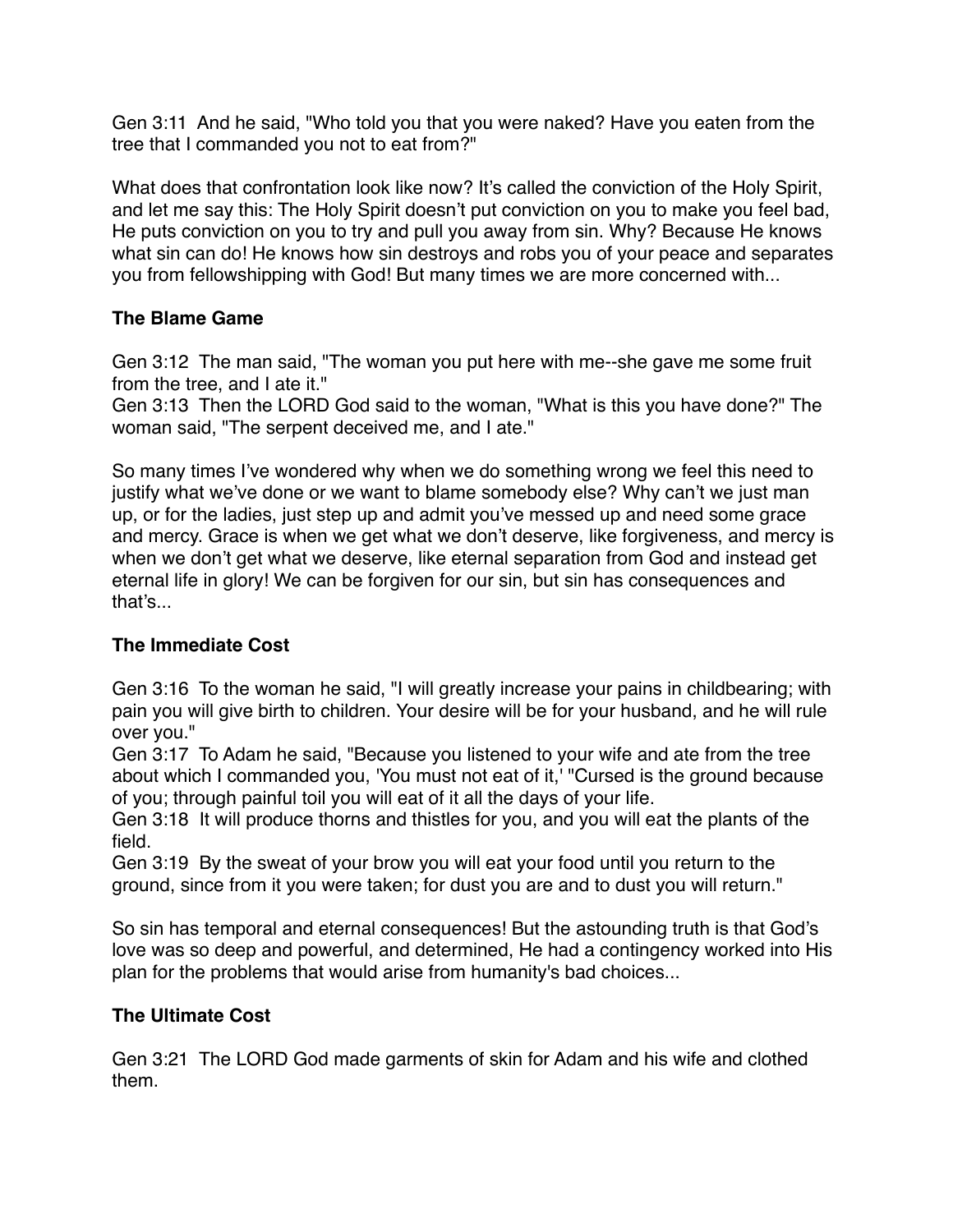Gen 3:22 And the LORD God said, "The man has now become like one of us, knowing good and evil. He must not be allowed to reach out his hand and take also from the tree of life and eat, and live forever."

Gen 3:23 So the LORD God banished him from the Garden of Eden to work the ground from which he had been taken.

Gen 3:24 After he drove the man out, he placed on the east side of the Garden of Eden cherubim and a flaming sword flashing back and forth to guard the way to the tree of life.

There are two ultimate costs in this passage. Adam and Eve were banished from the Garden of Eden. This was not because God was mad at them, but it was to keep them from eating from the tree of eternal life in their sinful state and living forever in their sin. So this ultimate cost was born by Adam and Eve and subsequently humanity. But the other ultimate cost was born by God! God did something interesting and powerful that would point to the price He would one day have to pay! Now you might remember that Adam had named the animals as they were brought before him. Evidently there had been a special harmony with the animals before the fall of man. When God makes garments of skin for Adam and Eve, they were probably shocked and appalled that something had to lose it's life to cover their shame, their mistake, their sinful pride and lack of trust in God's friendship. Remember I told you one of the most difficult decisions God ever had to make was whether or not to create us in His image! I believe the second hardest decision God ever had to make was to allow His One and Only Begotten Son to die in order order to give humanity another chance to make the right choice. So here's the amazing parts of God's contingency plan:

## **There would be other Gardens…**

The garden of Gethsemane where Jesus prayed "Not my will but Yours be done" shortly before His arrest and the Garden of the Tomb where Jesus was temporarily buried.

John 19:41 At the place where Jesus was crucified, there was a garden, and in the garden a new tomb, in which no one had ever been laid.

#### **There would be another Tree…**

This time the tree would be cut down and would be shaped into a cross! This Cross would represent two trees from the Garden of Eden: The Tree of the Knowledge of Good and Evil and the Tree of Life! Jesus was the perfect Lamb of God and therefore represented Good, but on the Cross this happened…

2 Cor 5:21 God made him who had no sin to be sin for us, so that in him we might become the righteousness of God.

And since Jesus defeated death and the grave on the cross it now represents the Tree of Life! Paul said this…